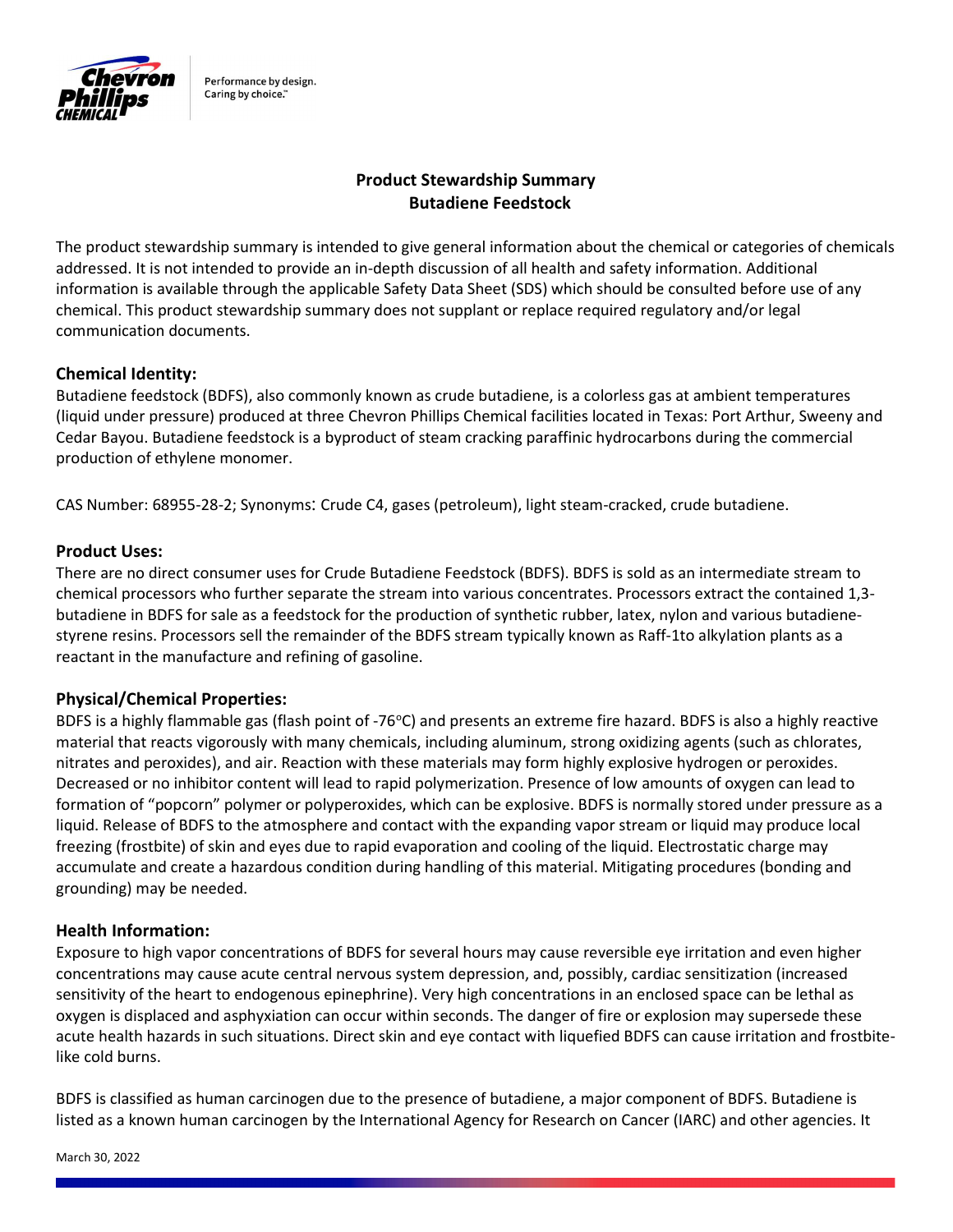

Performance by design. Caring by choice."

has been shown to cause cancer in laboratory animals. Butadiene epidemiology studies have shown correlation between occupational exposure and different types of cancer. The factors causing these excess cancers have not been determined because the workers are also exposed to other chemicals in these workplaces. Butadiene has caused birth defects in laboratory animals only at doses toxic to the mother; however butadiene has been shown to be toxic to the fetus in laboratory animals at doses that are not toxic to the mothers. Butadiene has been shown to cause injury to reproductive organs in mice, although no reproductive effects were observed in rats following exposure to high levels of butadiene.

### Environmental Information:

Environmental exposure to BDFS is minimal because the material is a gas at ambient temperature and is transported and stored in closed, pressurized systems. In case of an accidental release of BDFS to the environment, the highly volatile BDFS is expected to partition into air where it will rapidly degrade. BDFS is not expected to accumulate and present an environmental hazard.

#### Exposure Potential:

Exposure to BDFS in occupational and non-occupational settings is expected to be very limited. BDFS is usually handled in a closed, pressurized system and human exposure is minimal. In the case of an accidental release, BDFS is expected to volatilize quickly into the atmosphere.

- Workplace use: this refers to potential exposure to BDFS to persons in a manufacturing facility or through various industrial applications. Manufacturing and transport involving BDFS are usually conducted in closed and pressurized systems, so human exposure is expected to be very limited. Occupational exposure may occur during sampling or due to unexpected leakages resulting from equipment failure.
- **Consumer use:** there is no direct consumer use of BDFS. Non-occupational exposure to BDFS is expected to be limited to exposure following inadvertent release of the product.
- Potential environmental release: BDFS is stored and transported in closed, pressurized systems. Exposure to the environment is expected to be very low. Chevron Phillips Chemical is committed to operating in an environmentally responsible manner and has adopted the American Chemistry Council's Responsible Care® initiative.

#### Risk Management

Chevron Phillips Chemical is committed to Product Stewardship and doing business responsibly. We endeavor to provide sufficient information for the safe use and handling of all our products. We make product information available to all of our customers, distributors, carriers, and users of this product which contain detail about the properties of each product. To that end, a Safety Data Sheet and a certificate of analysis accompany each shipment from our manufacturing plant.

Before using this product, the user is advised and cautioned to make its own determination and assessment of the safety and suitability of the product for the specific use in question. It is the ultimate responsibility of the user to ensure suitability for use and determine if this information is applicable to the user's specific application. Chevron Phillips Chemical does not make, and expressly disclaims, all warranties, including warranties of merchantability or fitness for a particular purpose, regardless of whether oral or written, express or implied, or allegedly arising from any usage of any trade or from any course of dealing in connection with the use of the information contained herein or any product itself. The user expressly assumes all risk and liability, whether based in contract, tort or otherwise, in connection with the use of the information contained herein or any product itself.